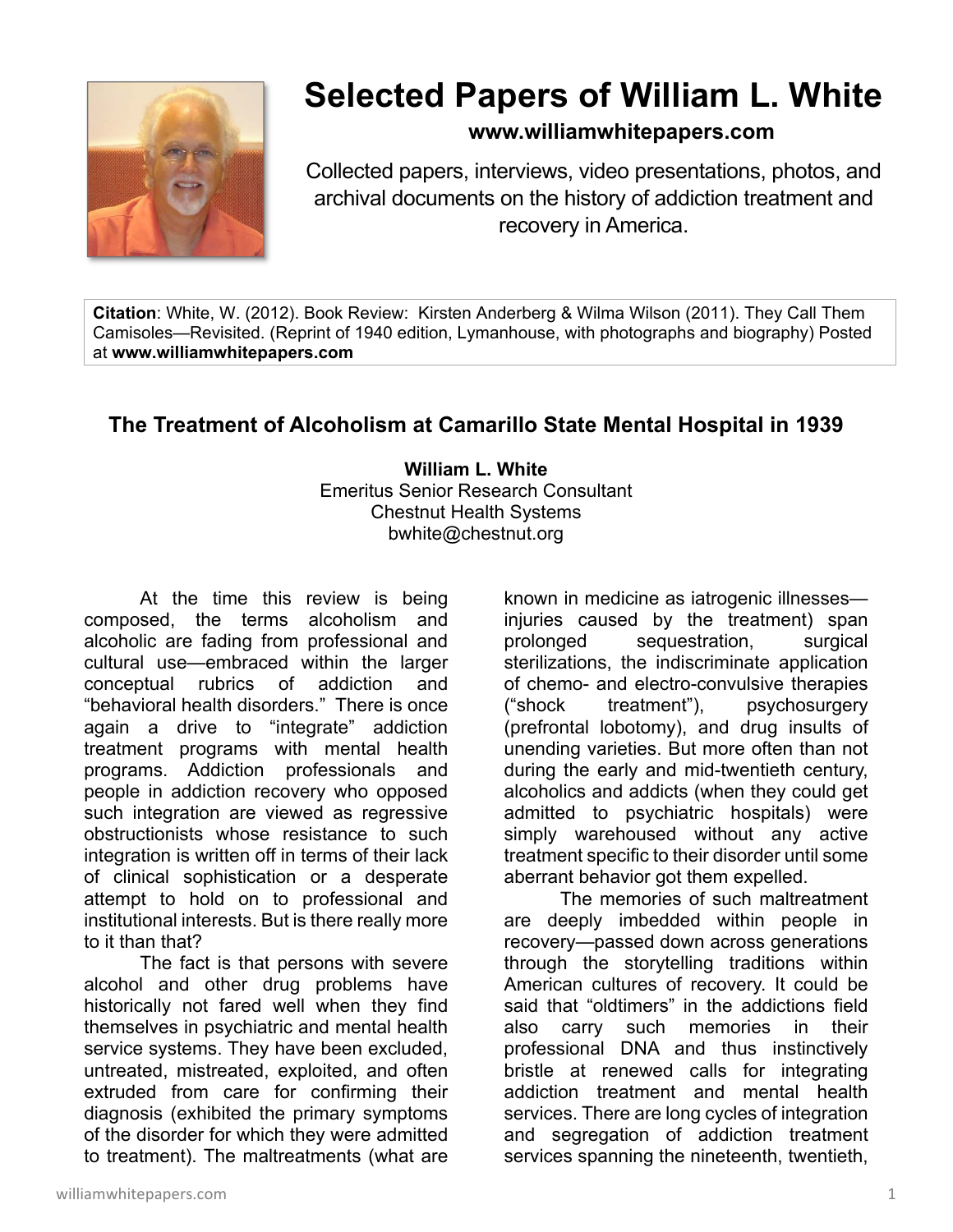and now twenty-first centuries, but most addiction professionals are not old enough to remember why calls for integrating alcoholism and addiction treatment were rejected in the 1960s and a specialty sector for the treatment of alcoholism and other addictions was forged in the 1970s. Reminders of those reasons can be found in the autobiographical writings of alcoholics and addicts treated within psychiatric service settings. Some of the most notable among these include William Seabrook's *Asylum* (1935) and Wilma Wilson's *They Call Them Camisoles* (1940). The latter book has been recently edited and re-released by Kirsten Anderberg and is here reviewed.

### **II**

*They Call Them Camisoles* is the story of Wilma Wilson, a 29-year-old woman admitted to Camarillo State Mental Hospital in California in 1939 for treatment of alcoholism after being charged with stealing a horse during a raucous drinking escapade. Wilma Wilson suffered from what was then called dipsomania—explosive drinking bouts interspersed by periods of sobriety and apparent normalcy. Here are some of the insights that can be drawn from Wilson's account of her treatment.

On Stigma: When Wilson expressed fear that her mother's neighbors would know she was in a mental hospital, Wilson's mother responded that it was okay—she had not told her neighbors her daughter was a drunk—only that she had "a little nervous breakdown" (P. 28).

On Treatment of Alcoholism at Camarill*o*: Wilma Wilson repeatedly lamented the lack of any understanding of alcoholism at Camarillo and the lack of any alcoholism-focused treatment methods:

*"…alcoholic patients there are an insignificant minority and no special provisions have been made for them*" (P. 54).

*"...an alcoholic is given a dose of salts and a Wasserman [a test for syphilis]. And then the*  *alcoholic is given a mop or a polishing block used for waxing floors. If these cure drinking, then commitments are not in vain*." (P. 70)

 On "Work Therapy": Alcoholic labor was prized within the institution because once detoxed the alcoholics were often less physically and cognitively impaired than patients there for mental illness. The alcoholics and the more functional mental patients performed most of the labor to sustain the institution, including the building maintenance, cooking and baking, sewing, and farming. While such labor was rationalized in terms of rehabilitation, inadequate staffing made patient labor a necessity.

 On the Social Segregation of Alcoholics and Mental Patients: *They Call Them Camisoles* is filled with references to the subculture alcoholics created within the Camarillo institution:

*We called ourselves, resignedly, "the drunks," and the mental patients invariably called themselves cheerfully and openly "nits," while our Alma Mater was known to everyone excluding the Staff as the "bughouse*." (P. 85)

 On Contempt and Maltreatment: In her memoir, Wilson repeatedly returned to the disdain in which alcoholics were held and how that affected their treatment by the staff:

"*Alcoholics in Camarillo quickly became accustomed to contumely [insolent and insulting treatment], for this sentiment seeps down from authority. One of the hospital's chief doctors despises the alcoholics; and an admitted tenet of the institution, regardless of what the alcoholic is promised by the committing board, is that an alcoholic is to receive no dental care, and no medical care unless it is a downright emergency*." (P. 110)

 Wilson particularly objected to the fact that alcoholics were promised treatment but

found no such treatment, but once committed, found it difficult to get out: "*It should be explained to alcoholics that there*